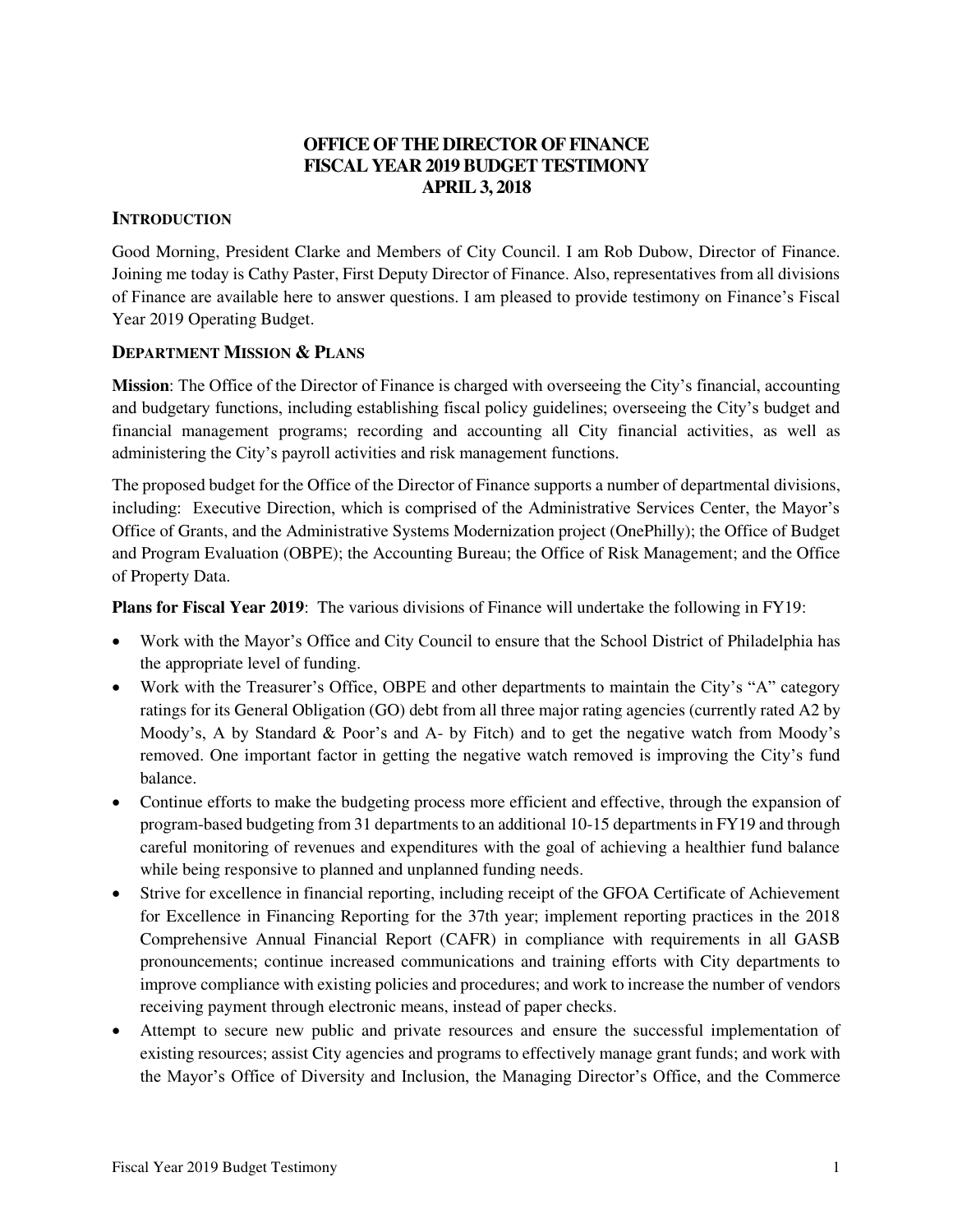Department to promote equitable practices and inclusive policies throughout the City's grant-seeking and grant management practices.

- Launch the OnePhilly project, which will replace the City's current payroll, pensions, human resources, and time entry systems with one integrated system, allowing for more efficient operation and improving services for employees.
- Continue work with OPA, providing project management and business analysis support for the implementation of the CAMA system, which is scheduled to go live in late 2019, with a goal to utilize the system fully to prepare assessments in Spring 2020 for Tax Year 2021. In addition, OPD will continue efforts to develop a unique parcel identification number (PIN) that will be identical in all City systems for each individual property address, ensuring that property data is consistent across all City systems.
- Continue efforts to reduce the number and severity of worker injuries through improved worker safety, while managing cost, maintaining a high standard and returning employees to normal function/work as quickly as possible; continue efforts to recover costs from insured losses, property damage or worker injury caused by others, as well as reduce the City's exposure to liability claims and lawsuits arising from activities and operations of independent contractors and vendors.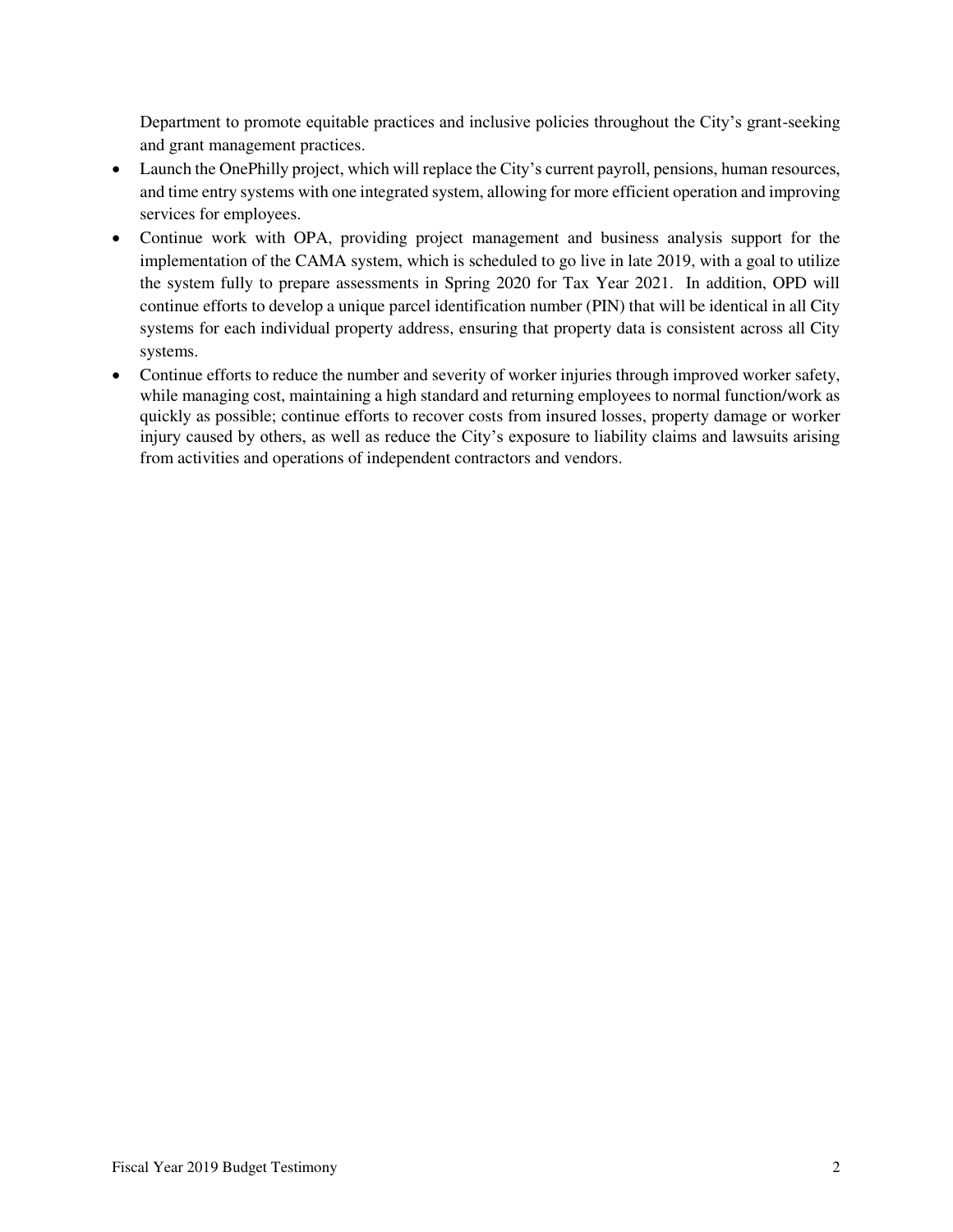# **BUDGET SUMMARY & OTHER BUDGET DRIVERS**

| <b>Staff Demographics Summary (as of December 2017)</b> |           |           |           |           |  |  |  |  |  |
|---------------------------------------------------------|-----------|-----------|-----------|-----------|--|--|--|--|--|
|                                                         | Total     | Minority  | White     | Female    |  |  |  |  |  |
| Number of Full-Time Staff                               | 110       | 74        | 36        | 76        |  |  |  |  |  |
| Number of -Exempt Staff                                 | 32        | 16        | 16        | 20        |  |  |  |  |  |
| Number of Executive Staff (deputy level and<br>above)   | 10        | 3         | 7         | 6         |  |  |  |  |  |
| Average Salary, Full-Time Staff                         | \$65,145  | \$56,086  | \$83,765  | \$59,788  |  |  |  |  |  |
| Average Salary, Exempt Staff                            | \$89,658  | \$80,929  | \$98,605  | \$84,749  |  |  |  |  |  |
| Average Salary, Executive Staff                         | \$132,558 | \$126,847 | \$135,005 | \$125,464 |  |  |  |  |  |
| Median Salary, Full-Time Staff                          | \$58,219  | \$46,046  | \$78,146  | \$50,215  |  |  |  |  |  |
| Median Salary, Exempt Staff                             | \$86,488  | \$84,738  | \$90,000  | \$79,750  |  |  |  |  |  |
| Median Salary, Executive Staff                          | \$131,026 | \$120,000 | \$145,000 | \$116,745 |  |  |  |  |  |

| <b>Employment Levels (as of December 2017)</b>            |                 |          |  |  |  |  |  |  |
|-----------------------------------------------------------|-----------------|----------|--|--|--|--|--|--|
|                                                           | <b>Budgeted</b> | Filled   |  |  |  |  |  |  |
| Number of Full-Time Positions                             | 118             | 110      |  |  |  |  |  |  |
| Number of Exempt Positions                                | 32              | 32       |  |  |  |  |  |  |
| Number of Executive Positions<br>(deputy level and above) | 15              | 10       |  |  |  |  |  |  |
| Average Salary of All Full-Time<br>Positions              | \$67,743        | \$65,145 |  |  |  |  |  |  |
| Median Salary of All Full-Time<br>Positions               | \$58,454        | \$58,219 |  |  |  |  |  |  |

| <b>General Fund Financial Summary by Class</b>  |                 |                 |                 |                    |                 |                  |  |  |  |
|-------------------------------------------------|-----------------|-----------------|-----------------|--------------------|-----------------|------------------|--|--|--|
|                                                 | FY17 Original   | FY17 Actual     | FY18 Original   | FY18 Estimated     | FY19 Proposed   | Difference:      |  |  |  |
|                                                 | Appropriations  | Obligations     | Appropriations  | <b>Obligations</b> | Appropriations  | <b>FY19-FY18</b> |  |  |  |
| Class 100 - Employee Compensation               | \$1,236,705,517 | \$1,249,645,513 | \$1,315,127,522 | \$1,309,108,521    | \$1,363,060,099 | \$53,951,578     |  |  |  |
| Class 200 - Purchase of Services                | \$3,201,430     | \$2,634,354     | \$3,201,430     | \$3,201,430        | \$3,201,430     | \$0              |  |  |  |
| Class 300/400 - Materials, Supplies & Equipment | \$103,109       | \$76,945        | \$103,109       | \$103,109          | \$103,109       | \$0              |  |  |  |
| Class 500 - Contributions                       | \$178,057,824   | \$137,397,632   | \$184,352,488   | \$184,352,488      | \$257,668,574   | \$73,316,086     |  |  |  |
| Class 900 - Advances/Misc. Payments             | \$0             | \$0             | \$50,893,000    | \$50,893,000       | \$53,573,000    | \$2,680,000      |  |  |  |
|                                                 | \$1,418,067,880 | \$1,389,754,444 | \$1,553,677,549 | \$1,547,658,548    | \$1,677,606,212 | \$129,947,664    |  |  |  |

| <b>Contracts Summary (Professional Services only)</b> |                                                                         |              |              |                              |              |              |  |  |  |
|-------------------------------------------------------|-------------------------------------------------------------------------|--------------|--------------|------------------------------|--------------|--------------|--|--|--|
|                                                       | <b>FY14</b><br><b>FY16</b><br><b>FY17</b><br><b>FY13</b><br><b>FY15</b> |              |              | <b>FY18 YTD</b><br>(Q1 & Q2) |              |              |  |  |  |
| Total amount of contracts                             | \$27,067,370                                                            | \$16,732,149 | \$14,387,548 | \$15,828,849                 | \$15,103,109 | \$14,968,282 |  |  |  |
| Total amount to M/W/DSBE                              | \$7,683,758                                                             | \$4,656,525  | \$4,309,021  | \$4,792,539                  | \$4,616,575  | \$6,225,266  |  |  |  |
| <b>Participation Rate</b>                             | 28%                                                                     | 28%          | 30%          | 30%                          | 31%          | 42%          |  |  |  |

| Total M/W/DSBE Contract Participation Goal (Public Works; Services, Supplies $\&$<br><b>Equipment: and Professional Services combined)</b> |      |             |             |  |  |  |  |
|--------------------------------------------------------------------------------------------------------------------------------------------|------|-------------|-------------|--|--|--|--|
|                                                                                                                                            | FY17 | <b>FY18</b> | <b>FY19</b> |  |  |  |  |
| M/W/DSBE Contract Participation Goal                                                                                                       | 35%  | 35%         | 35%         |  |  |  |  |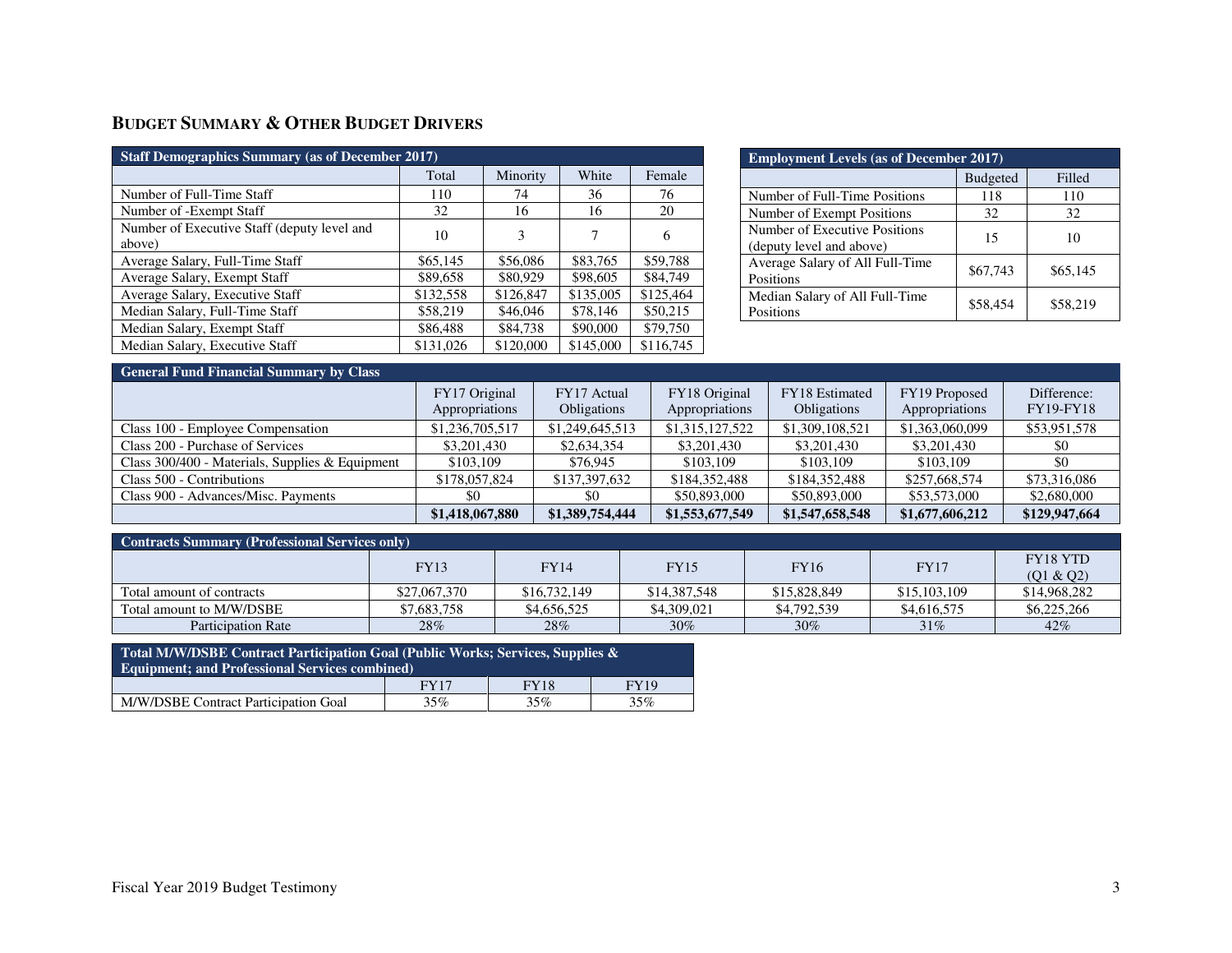## **PROPOSED BUDGET OVERVIEW**

The proposed Fiscal Year 2019 General Fund budget totals \$1,677,606,212 an increase of \$129.9 million over Fiscal Year 2018 estimated obligation levels. The \$129.9 million includes an increase of \$54.0 million in Class 100 costs; an increase of \$73.3 million in Class 500 costs, and an increase of \$2.7 million in Class 900 costs. Direct General Fund appropriations proposed for the Finance Department's core budget total \$14,438,556, a decrease of \$119,230 over FY18 estimated obligation levels. The Finance Department's proposed budget includes:

- \$1,363,060,099 in Class 100 funds, an increase of \$54.0 million over estimated FY18 obligation levels. This funding will compensate 123 Finance Department employees and fund fringe benefits and pensions costs for all City of Philadelphia General Fund employees. The \$54.0 million increase is a result of a \$36.9 million increase in pension costs; a \$16.3 million increase in fringe benefit costs, mostly related to healthcare costs; and a \$740,770 increase in other Class 100 costs in Finance's core budget, raising the total Class 100 core budget from \$7,024,765 to \$7,765,535. This is mainly the result of moving OnePhilly staff from the Capital Fund to the General Fund.
- \$3,201,430 in Class 200 funds for the purchase of services, unchanged from FY18.
- \$103,109 in Class 300/400 funding for materials, supplies and equipment, unchanged from FY18.
- \$257,668,574 in Class 500 funds for contributions, an increase of \$73.3 million over estimated FY18 obligation levels. This includes the City's \$176.2 million contribution to the School District, an increase of \$71.8 million over the FY18 level (this amount will be modified based on the revised School District funding proposal); \$31.9 million for Community College of Philadelphia, an increase of \$1.5 million over the estimated FY18 obligation level; \$3.5 million to fund City contributions, a decrease of \$860,000 from the FY18 level; and \$56.8 million to fund indemnities, an increase of \$860,000 over the FY18 obligation level.
- \$53.6 million in Class 900, a reserve to mitigate the impact of potential federal or state funding cuts.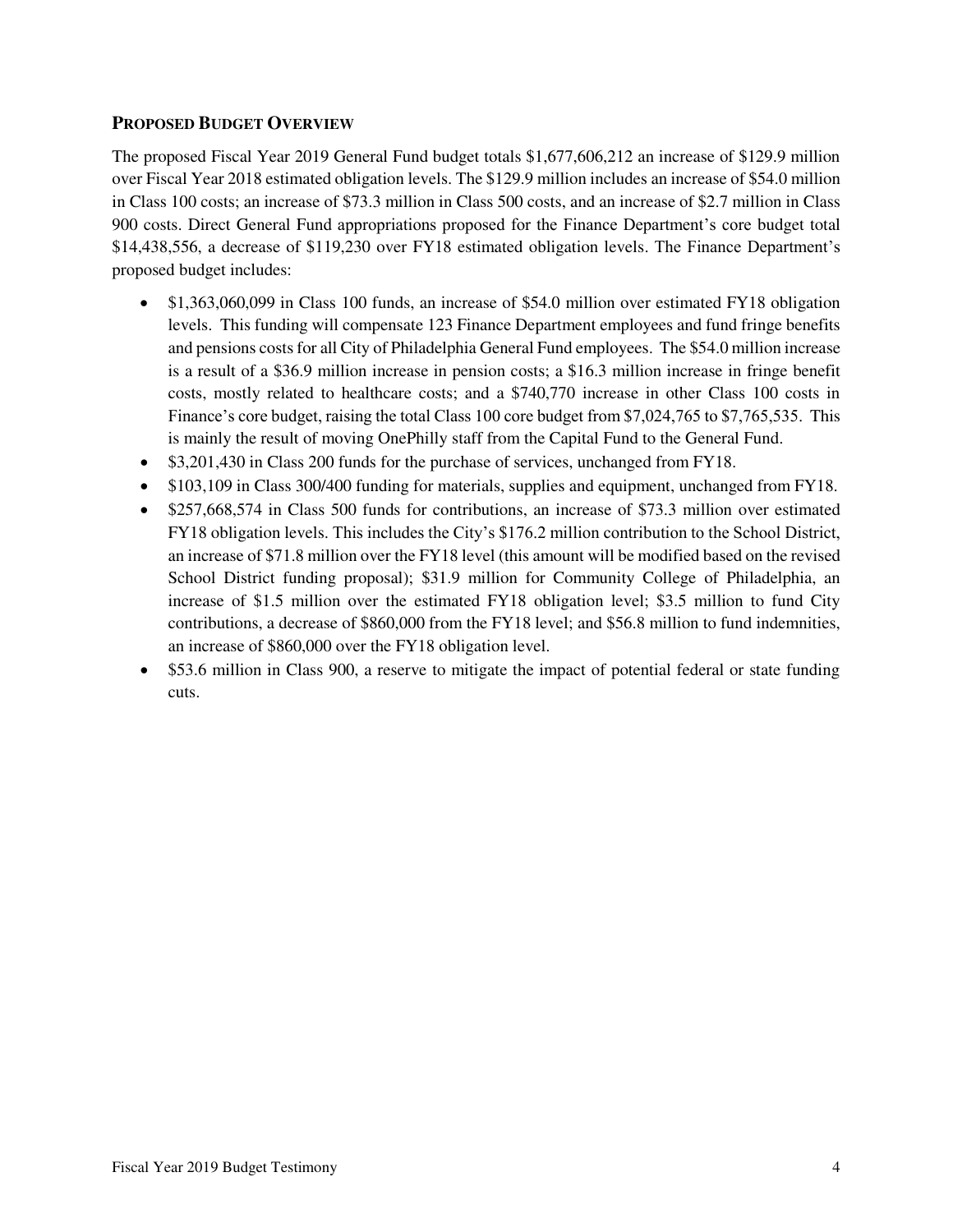# **STAFFING LEVELS**

The department is requesting 123 budgeted positions for FY19, an increase of five positions over the FY18 budgeted level.

This increase is a result of consolidating OnePhilly staff and moving the expenses from the Capital Fund to the General Fund. With the addition of these positions, the Office of the Director of Finance is sufficiently staffed to carry out its mission.

## **NEW HIRES**

| New Hires (from 7/1/2017 to December 2017) |                              |          |       |         |        |  |  |  |  |
|--------------------------------------------|------------------------------|----------|-------|---------|--------|--|--|--|--|
|                                            | Total Number of<br>New Hires | Gujarati | Hindi | Marathi | Kuchhi |  |  |  |  |
| <b>Black or African</b><br>American        |                              |          |       |         |        |  |  |  |  |
| Asian                                      |                              |          |       |         |        |  |  |  |  |
| White                                      |                              |          |       |         |        |  |  |  |  |
| Total                                      |                              |          |       |         |        |  |  |  |  |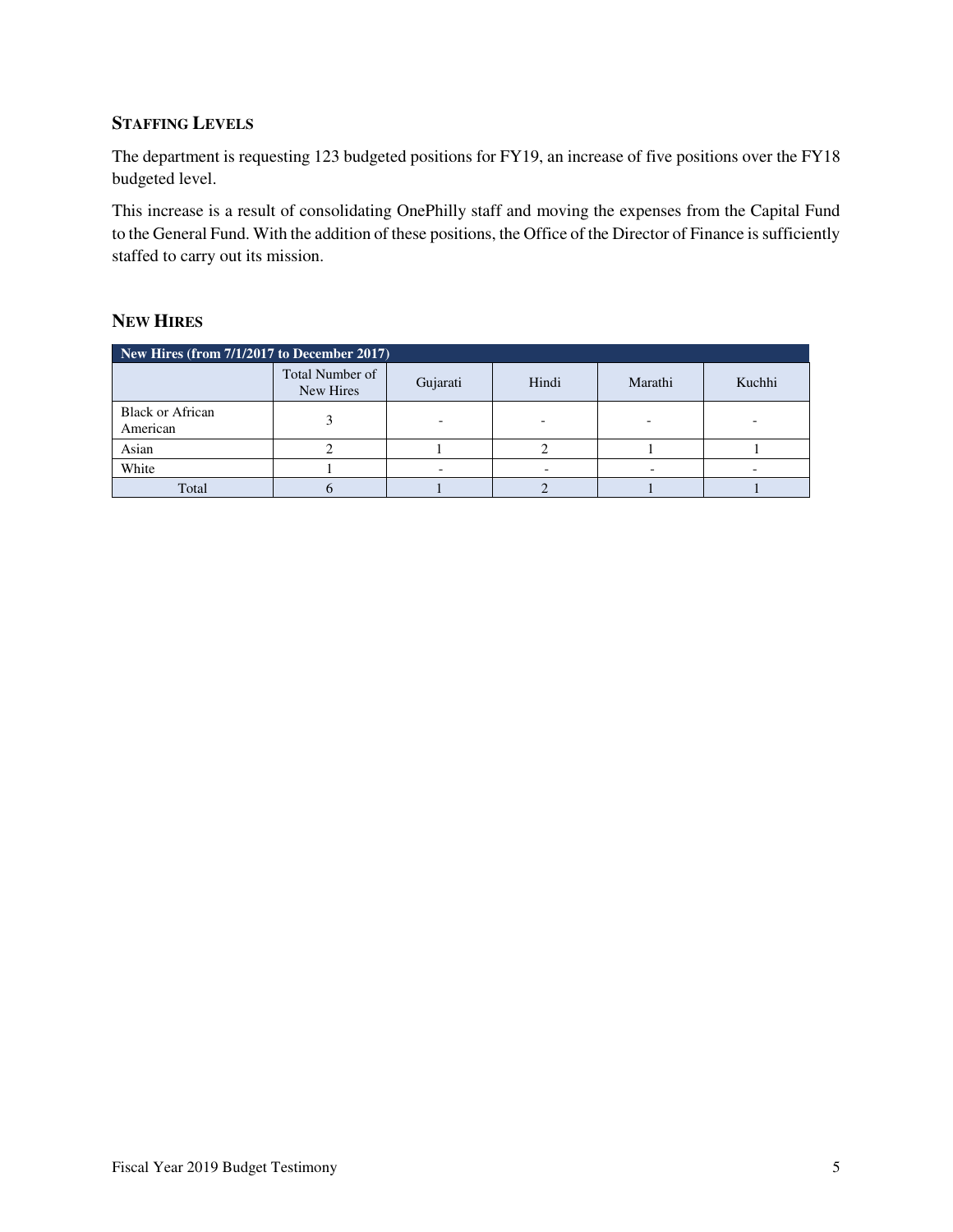### **PERFORMANCE, CHALLENGES, AND INITIATIVES**

#### **Executive Direction**:

### **FY19 Strategic Goals**

#### *Executive Direction*

• Maintain long-term fiscal stability of the City's finances while helping the City to achieve policy goals. *The Mayor's Office of Grants*

- Secure new public and private resources and ensure the successful implementation of existing public and private resources.
- Build the capacity of City agencies and programs to efficiently secure and manage grant funds.
- Manage strategic partnerships and strengthen collaborative relationships to increase access to grant resources and to improve program delivery.

*OnePhilly*

• Successfully implement OnePhilly to update and modernize employee-related administrative systems and processes.

| <b>FY19 Performance Measures</b>                                                                                              |                           |                                                         |                                                         |                           |
|-------------------------------------------------------------------------------------------------------------------------------|---------------------------|---------------------------------------------------------|---------------------------------------------------------|---------------------------|
|                                                                                                                               | <b>FY17</b>               | FY18 YTD                                                |                                                         | <b>FY19</b>               |
| Measure                                                                                                                       | Actual                    | $(Q1 + Q2)$                                             | FY18 Target                                             | Target                    |
| Grants: Number of departments consulting with Grants to<br>pursue competitive grant applications <sup>1</sup>                 | 20                        | 18                                                      | 20                                                      | 28                        |
| Grants: Percentage of grant applications resulting in<br>successful award <sup>2</sup>                                        | 22%                       | 27%                                                     | 25%                                                     | 30%                       |
| Executive Direction: Maintain GO credit rating while<br>working to remove the negative outlook from Moody's in<br><b>FY19</b> | "A"<br>category<br>rating | "A" category<br>rating (negative<br>outlook<br>Moody's) | "A" category<br>rating (negative<br>outlook<br>Moody's) | "A"<br>category<br>rating |

<sup>1</sup> The goal is to increase the number of departments. The Grants Office anticipates that through outreach and education, 8-10 additional

*departments will have the capacity to pursue competitive grant applicants in collaboration with the Grants Office.* 

*2 This is an annual measure. Twenty-nine applications were submitted in calendar year 2015, and 42 were submitted in calendar year 2016. The acceptance rate for all grants is not yet known.*

#### **The Accounting Bureau**:

#### **FY19 Strategic Goals**

- Obtain the Certificate of Achievement for Excellence in Financial Reporting from GFOA.
- Implement new GASB pronouncements as required for each fiscal year CAFR.
- Encourage vendors to enroll in ACH for direct deposit payments by improving the vendor website.
- Provide timely and accurate processing of payroll and fringe benefits (employee benefits).

| <b>FY19 Performance Measures</b>                                                   |             |                 |             |             |
|------------------------------------------------------------------------------------|-------------|-----------------|-------------|-------------|
|                                                                                    | <b>FY17</b> | <b>FY18 YTD</b> | <b>FY18</b> | <b>FY19</b> |
| <b>Measure</b>                                                                     | Actual      | $(01 + 02)$     | Target      | Target      |
| Percentage of new GASB pronouncements implemented by<br>required date <sup>1</sup> | $100\%$     | N/A             | $100\%$     | $100\%$     |
| Percentage of paid vendors enrolled in ACH automatic payments                      | $47\%$      | 56%             | 65%         | 70%         |

*1 This is an annual measure. GASB pronouncements are implemented through the CAFR, which is completed at the end of February.*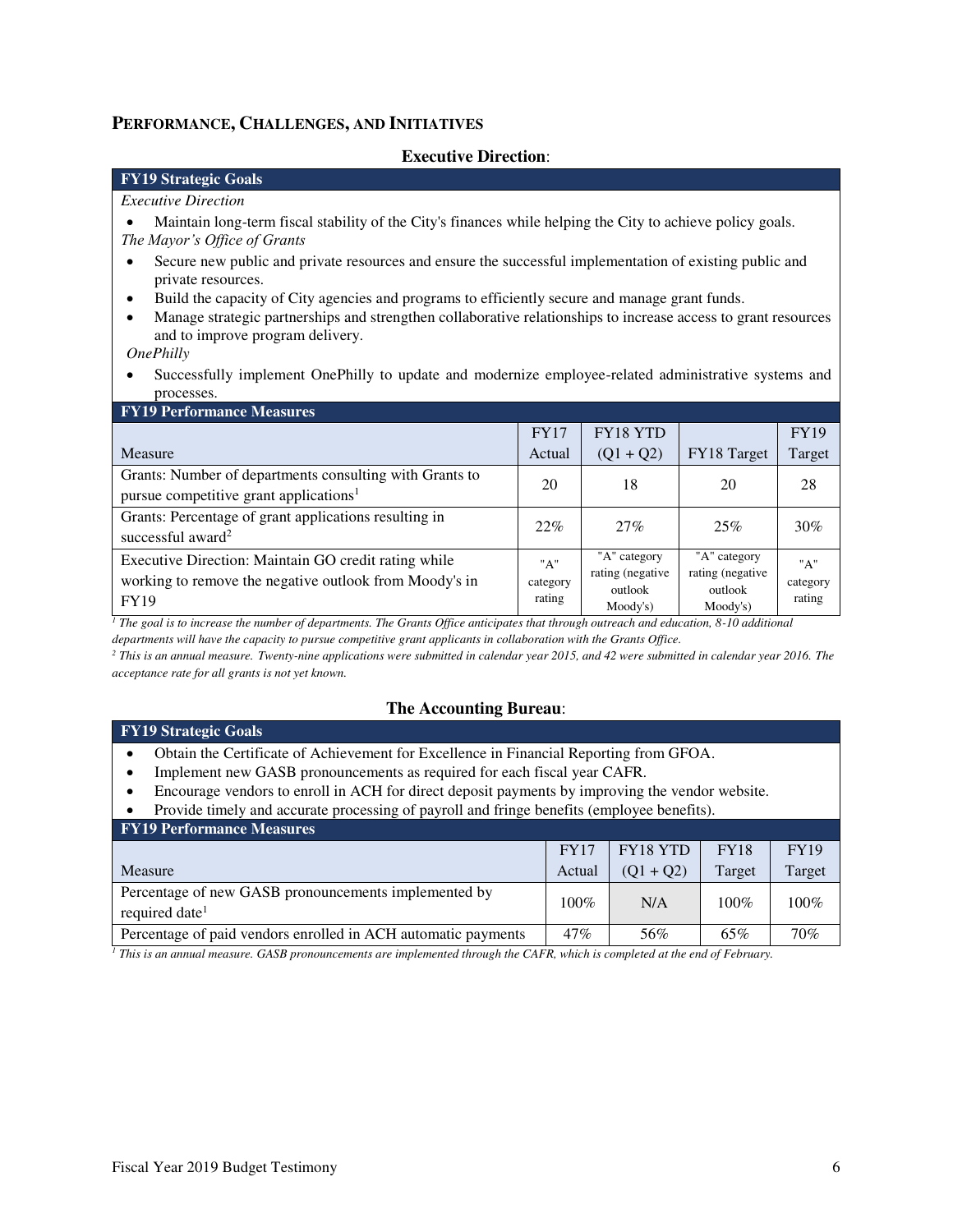### **The Office of Budget and Program Evaluation (OBPE)**:

| <b>FY19 Strategic Goals</b>                                                                                                                                                                                                                                                                                                                                                                                                                                                                                                            |             |             |                  |                  |  |  |  |  |
|----------------------------------------------------------------------------------------------------------------------------------------------------------------------------------------------------------------------------------------------------------------------------------------------------------------------------------------------------------------------------------------------------------------------------------------------------------------------------------------------------------------------------------------|-------------|-------------|------------------|------------------|--|--|--|--|
| Obtain the Distinguished Budget Presentation Award from GFOA.<br>Continue to budget appropriately for all departments to ensure efficient and effective delivery of the City's<br>services to Philadelphians, while balancing the City's short-term needs and long-term fiscal health.<br>Expand program-based budgeting from 31 departments to an additional 10-15 departments in FY19 and to<br>all departments by FY21.<br>Collect data and evaluate capital project processing times using shared capital project tracking system. |             |             |                  |                  |  |  |  |  |
| <b>FY19 Performance Measures</b>                                                                                                                                                                                                                                                                                                                                                                                                                                                                                                       |             |             |                  |                  |  |  |  |  |
|                                                                                                                                                                                                                                                                                                                                                                                                                                                                                                                                        | <b>FY17</b> | FY18 YTD    | <b>FY18</b>      | <b>FY19</b>      |  |  |  |  |
| Measure                                                                                                                                                                                                                                                                                                                                                                                                                                                                                                                                | Actual      | $(Q1 + Q2)$ | Target           | Target           |  |  |  |  |
| Percent change in the total dollar amount of General Fund revenue<br>(actual) compared to budget $(adopted)^1$                                                                                                                                                                                                                                                                                                                                                                                                                         | $0.6\%$     | N/A         | 0 to $1\%$       | 0 to $1\%$       |  |  |  |  |
| Percent change in the total dollar amount of General Fund<br>expenditures (actual) compared to budget (adopted) <sup>2</sup>                                                                                                                                                                                                                                                                                                                                                                                                           | $-1.1\%$    | N/A         | $-1$ to<br>$0\%$ | $-1$ to<br>$0\%$ |  |  |  |  |
| Ratio of actual unreserved General Fund fund-balance to actual<br>General Fund revenue <sup>3</sup>                                                                                                                                                                                                                                                                                                                                                                                                                                    | $4.6\%$     | N/A         | 6 to $8\%$       | 6 to $8\%$       |  |  |  |  |
| Total number of new departments participating in program-based<br>budgeting <sup>4</sup>                                                                                                                                                                                                                                                                                                                                                                                                                                               | 20          | 11          | $10$ to $15$     | 10 to $15$       |  |  |  |  |

<sup>1</sup> *This is an annual measure. Target is to be*  $\ge$  *fiscal year projection.* 

*<sup>2</sup> This is an annual measure. Target is to be ≤ fiscal year projection.*

<sup>3</sup> This is an annual measure. OBPE aims to grow the Fund Balance to 6-8% over the next 5-10 years.

*4 The roll-out of program-based budgeting began in FY17. Each year, OBPE will include additional departments until this is implemented citywide.* 

# **The Office of Property Data (OPD)**:

#### **FY19 Strategic Goals**

• Continue the addressing data projects to ensure consistent addressing and improve the collection, maintenance, and distribution of accurate property data across City agencies.

#### • Continue the CAMA project in FY19, working toward full implementation of the system by December 2019.

| <b>FY19 Performance Measures</b>                                                                                     |                                                                     |             |                                                                                                                                                                                                    |                                                                                                                                                                |  |  |  |  |  |
|----------------------------------------------------------------------------------------------------------------------|---------------------------------------------------------------------|-------------|----------------------------------------------------------------------------------------------------------------------------------------------------------------------------------------------------|----------------------------------------------------------------------------------------------------------------------------------------------------------------|--|--|--|--|--|
|                                                                                                                      |                                                                     | FY18 YTD    |                                                                                                                                                                                                    |                                                                                                                                                                |  |  |  |  |  |
| Measure                                                                                                              | FY17 Actual                                                         | $(Q1 + Q2)$ | FY18 Target                                                                                                                                                                                        | FY19 Target                                                                                                                                                    |  |  |  |  |  |
| Annual number of data<br>addressing project<br>improvement<br>recommendations completed<br>as scheduled <sup>1</sup> | two<br>recommendations<br>complete<br>$3rd$ at $35\%$<br>completion | N/A         | Item 3 (document deed<br>discrepancies) $-100\%$<br>complete; Item 4 (city-side)<br>address assignment policies)<br>-25% complete; Item $5 -$<br>(Citywide Addressing)<br>Authority) -50% complete | Complete 2<br>recommendations-<br>implement city-wide address<br>assignment policies and<br>identify city addressing<br>authority; PIN project 75%<br>complete |  |  |  |  |  |
| CAMA project will kick-off<br>with vendor on-site and full<br>project development<br>underway in October $20172$     | N/A                                                                 |             | Contracted with vendor; kicked off project;<br>data cleansing underway                                                                                                                             | 60% complete                                                                                                                                                   |  |  |  |  |  |

<sup>1</sup> This is an annual measure. In FY17, OPD completed two recommendations and began implementing a third: 1) develop and adopt a consistent *citywide address database format (completed), 2) re-design and implement processes for Unified Land Records System (ULRS) to support new address data and parcel identifier standards (completed), and 3) develop a process for documenting deed discrepancies and sharing this information with other city agencies (35% complete). In FY18, OPD will complete the process for documenting deed discrepancies (#3 above), and begin two additional recommendations: 4) develop and implement citywide address assignment policies (anticipate 25% completion), and 5) identify the City Addressing Authority (expects 50% completion). For FY19, OPD expects to complete the cityside address assignment project and the identification of the City addressing authority, and expects 75% completion on the PIN project.* 

*2 This is a new measure for FY18, so data is not available for FY17.*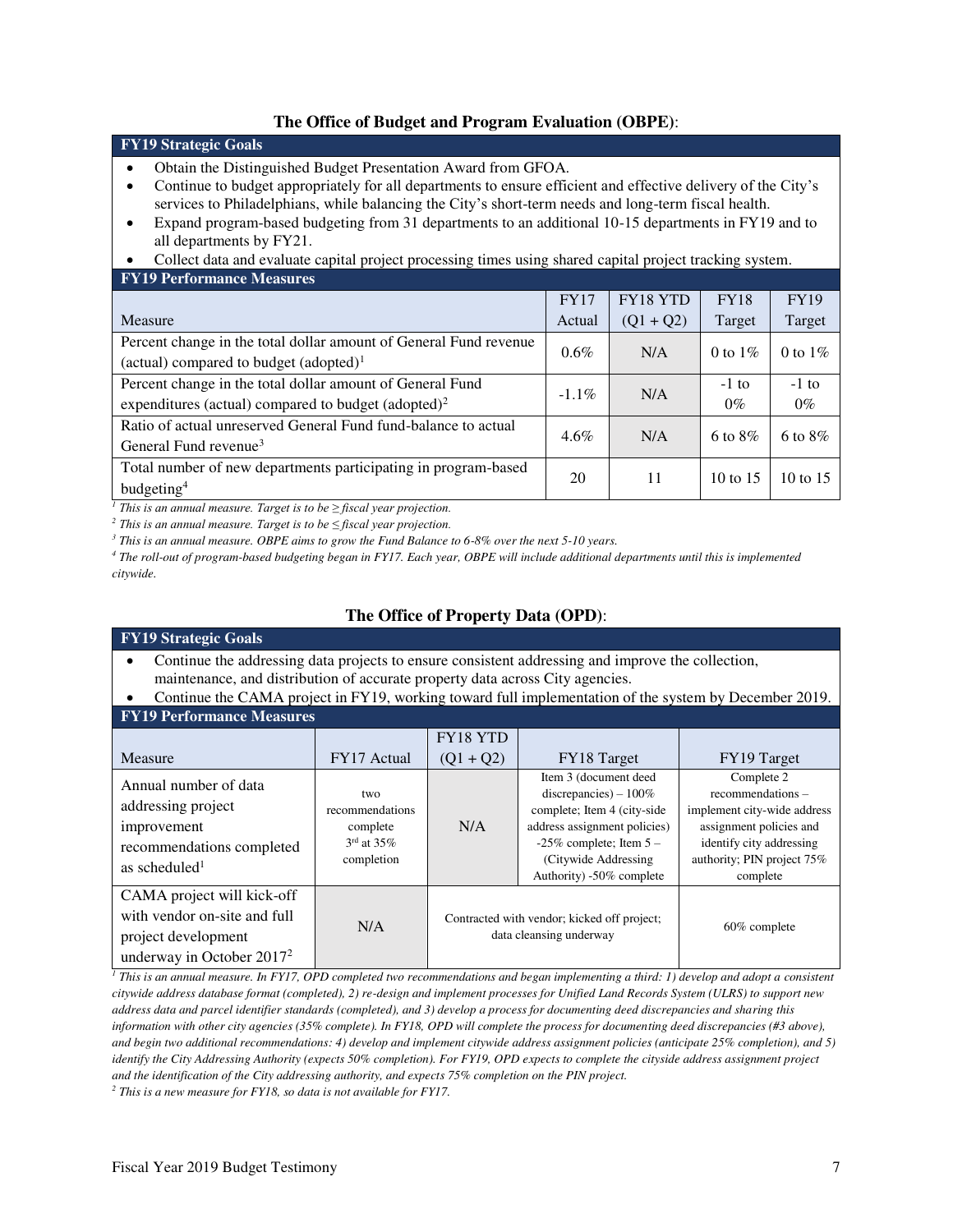### **The Risk Management Division**:

## **FY19 Strategic Goals**

- Reduce the number of workers' injuries.
- Help return employees to normal function as quickly as possible.
- Reduce and limit the City's exposure to liability claims.
- Appropriately recover costs for damages caused to City property as well as costs associated with bodily injury to City workers caused by others.

| <b>FY19 Performance Measures</b>                     |             |                 |             |             |  |  |  |  |  |
|------------------------------------------------------|-------------|-----------------|-------------|-------------|--|--|--|--|--|
|                                                      | <b>FY17</b> | <b>FY18 YTD</b> | <b>FY18</b> | <b>FY19</b> |  |  |  |  |  |
| Measure                                              | Actual      | $(Q1 + Q2)$     | Target      | Target      |  |  |  |  |  |
| Average number of police and firefighters on no duty | 340         | 335             | 335         | 331         |  |  |  |  |  |
| Number of employee injuries                          | 2.926       | 1.462           | 2.858       | 2,798       |  |  |  |  |  |
| Settlement cost for closed claims <sup>1</sup>       | \$1.3M      | \$632K          | \$1.5M      | \$1.5M      |  |  |  |  |  |

<sup>1</sup> This category captures the settlement costs of General Fund claims only.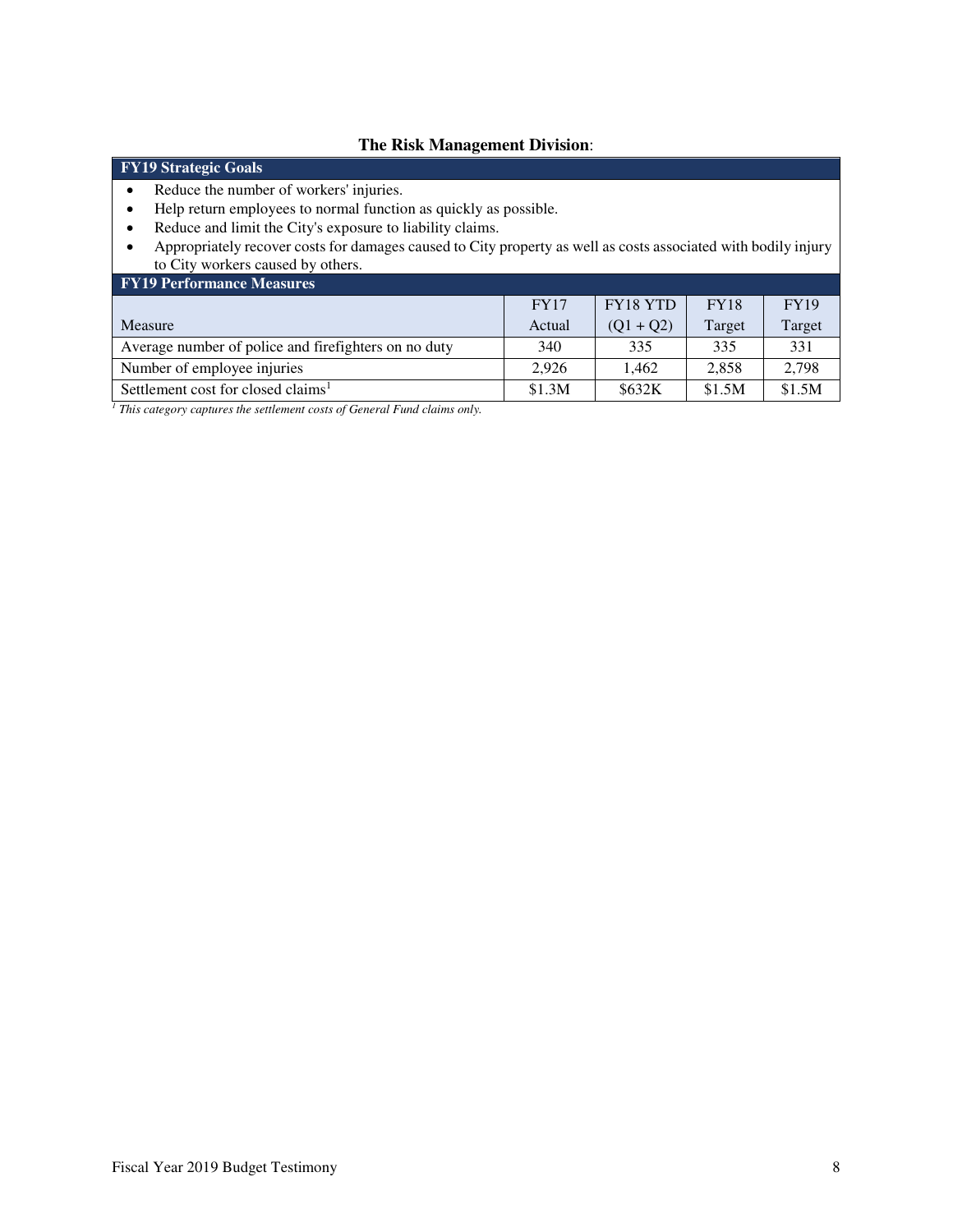# **OTHER BUDGETARY IMPACTS**

# **Federal and State (Where Applicable)**

N/A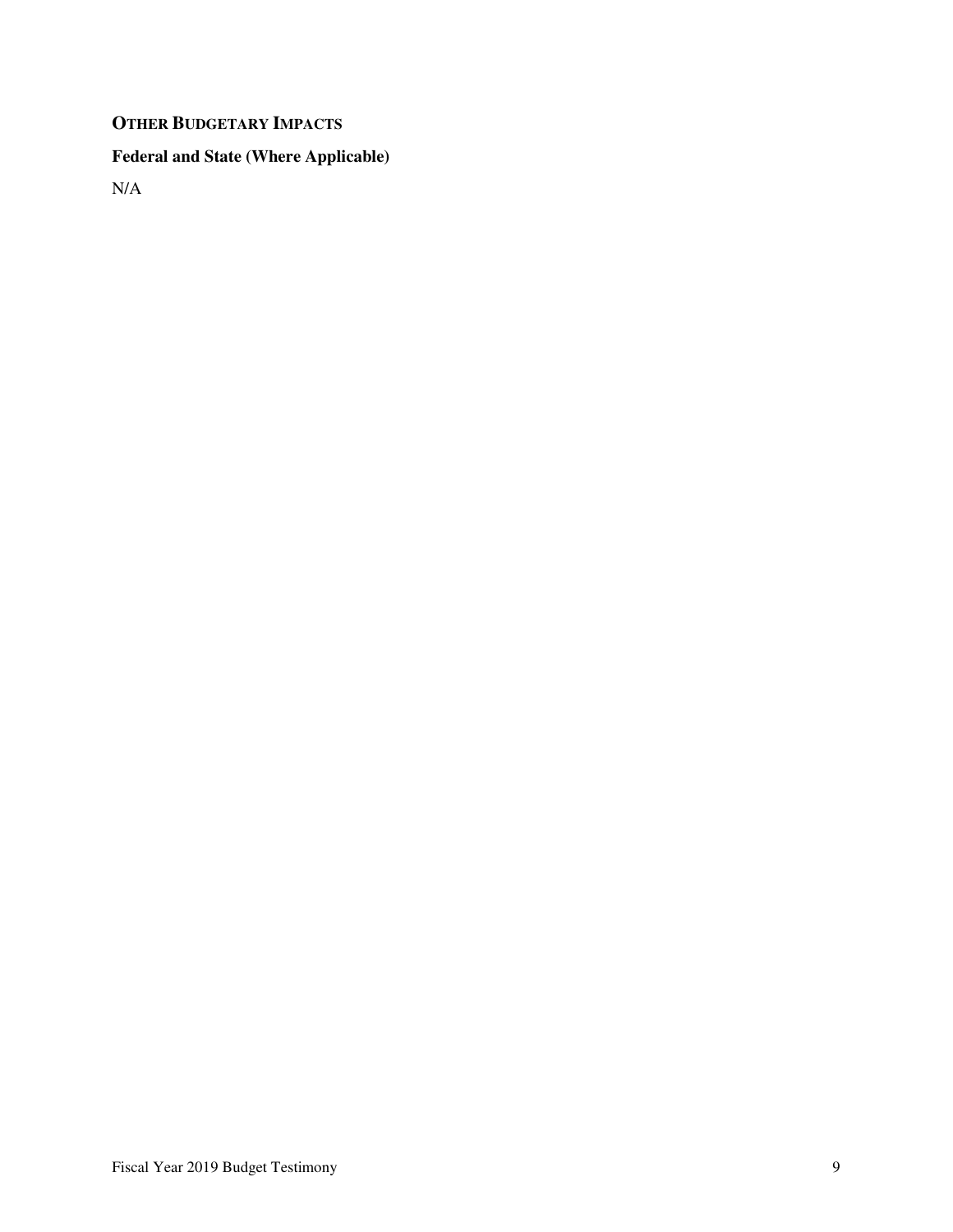# **CONTRACTING EXPERIENCE**

| M/W/DSBE Participation on Large Professional Services Contracts                                                 |                                                                                                                              |                                 |                          |                               |                                                                    |                                                 |                                          |                                         |                                                   |                                                                                                                     |                                                      |
|-----------------------------------------------------------------------------------------------------------------|------------------------------------------------------------------------------------------------------------------------------|---------------------------------|--------------------------|-------------------------------|--------------------------------------------------------------------|-------------------------------------------------|------------------------------------------|-----------------------------------------|---------------------------------------------------|---------------------------------------------------------------------------------------------------------------------|------------------------------------------------------|
|                                                                                                                 | Top Five Largest Contracts, FY18                                                                                             |                                 |                          |                               |                                                                    |                                                 |                                          |                                         |                                                   |                                                                                                                     |                                                      |
| Vendor<br>Name                                                                                                  | Service Provided                                                                                                             | Dollar<br>Amount of<br>Contract | <b>RFP</b> Issue<br>Date | Contract<br><b>Start Date</b> | Ranges in<br><b>RFP</b>                                            | $%$ of<br>M/W/DSBE<br>Participation<br>Achieved | \$ Value of<br>M/W/DSBE<br>Participation | Total %<br>Participation<br>- All DSBEs | Total \$<br>Value<br>Participation<br>- All DSBEs | Local<br><b>Business</b><br>(principal<br>place of<br>business<br>located<br>within City<br>limits)<br>[yes $/no$ ] | Waiver for<br>Living Wage<br>Compliance?<br>[yes/no] |
| Comp<br>Services,<br>Inc.                                                                                       | Medical health care,<br>claims and litigation<br>mgt. services to<br>employees who<br>sustain service-<br>connected injuries | \$6,474,000                     | 1/27/2014                | 7/1/2014                      | MBE: 15-<br>17%<br><b>WBE: 10-</b><br>12%<br>DSBE: best<br>efforts | 19%<br>3%                                       | \$1,220,000<br>\$216,000<br>\$0          | 22%                                     | \$1,436,000                                       | yes                                                                                                                 | no                                                   |
| Conduent<br>State $&$<br>Local<br>Solutions*<br>(formerly)<br><b>XEROX</b><br>State $&$<br>Local<br>Solutions*) | Administer &<br>collect code<br>violations & alarm<br>fees                                                                   | \$1,010,050                     | 12/15/2012               | 1/1/2014                      | MBE: 20-<br>25%<br><b>WBE: 20-</b><br>25%<br>DSBE: best<br>efforts | 20%                                             | \$202,010<br>\$0<br>\$0                  | 20%                                     | \$202,010                                         | yes                                                                                                                 | no                                                   |
| Lawton<br>Associates                                                                                            | Insurance & Risk<br>Management<br>Services                                                                                   | \$930,000                       | 3/7/2014                 | 7/1/2014                      | MBE: 25-<br>30%<br><b>WBE: 25-</b><br>30%<br>DSBE: best<br>efforts | 100%                                            | \$930,000<br>\$0<br>\$0                  | 100%                                    | \$930,000                                         | yes                                                                                                                 | no                                                   |
| Various<br>$(6$ vendors)                                                                                        | Legal services<br>related to City's<br>Employee<br>Disability/Worker's<br>Compensation<br>Program                            | \$4,500,000                     | 3/20/2017                | 7/1/2017                      | MBE: 15-<br>20%<br><b>WBE: 15-</b><br>20%<br>DSBE: best<br>efforts | 17%<br>33%                                      | \$750,000<br>\$1,500,000<br>\$0          | 50%                                     | \$2,250,000                                       | yes                                                                                                                 | no                                                   |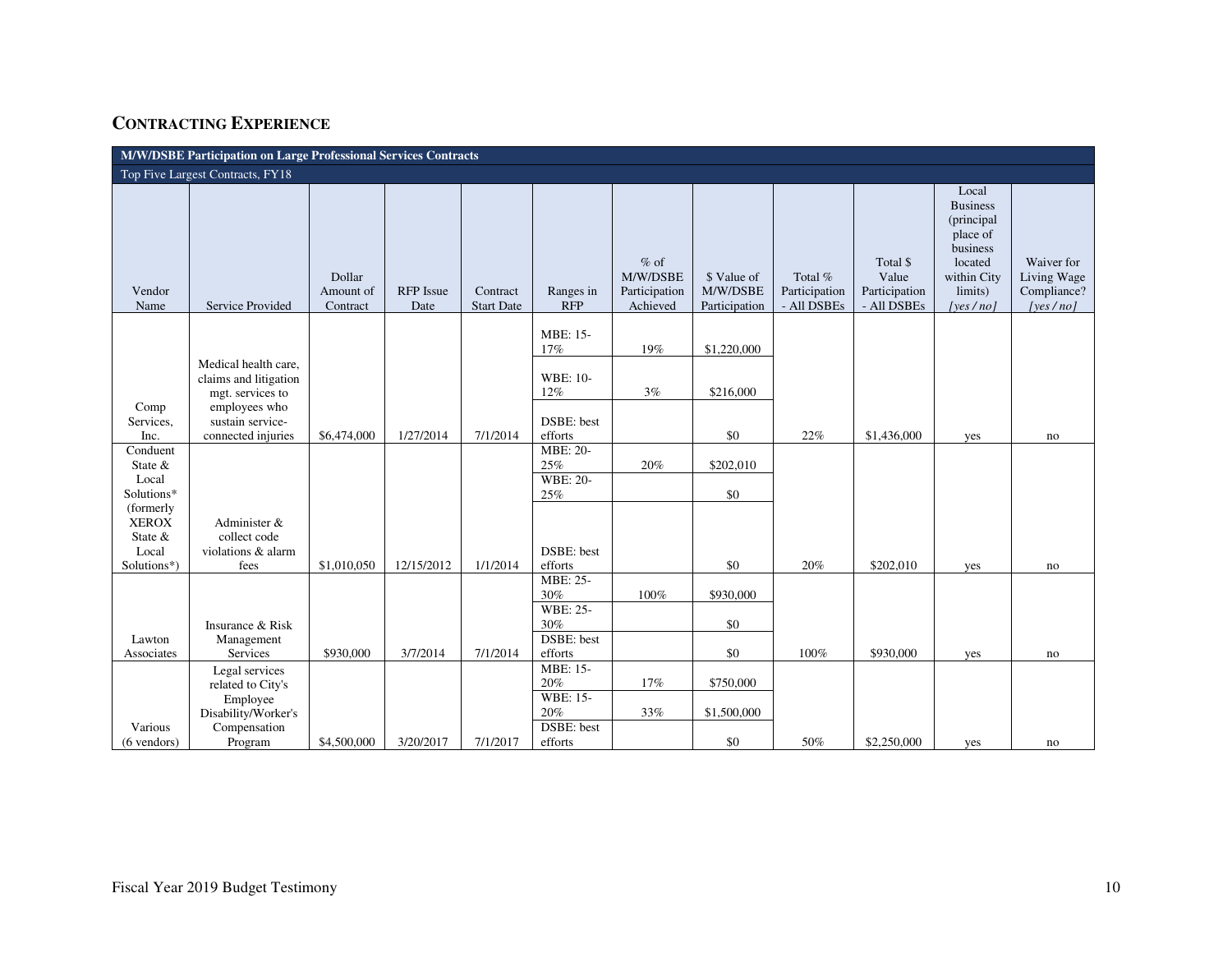# **EMPLOYEE DATA**

| <b>Staff Demographics (as of December 2017)</b> |                |           |                        |                  |                  |
|-------------------------------------------------|----------------|-----------|------------------------|------------------|------------------|
| <b>Full-Time Staff</b>                          |                |           | <b>Executive Staff</b> |                  |                  |
|                                                 | Male           | Female    |                        | Male             | Female           |
|                                                 | African-       | African-  |                        | African-         | African-         |
|                                                 | American       | American  |                        | American         | American         |
| Total                                           | 13             | 43        | Total                  | 2                | $\boldsymbol{0}$ |
| % of Total                                      | $12\%$         | 39%       | % of Total             | 20%              | $0\%$            |
| Average Salary                                  | \$70,352       | \$50,572  | Average Salary         | \$131,026        | N/A              |
| <b>Median Salary</b>                            | \$62,491       | \$43,540  | <b>Median Salary</b>   | \$131,026        | N/A              |
|                                                 | White          | White     |                        | White            | White            |
| Total                                           | 13             | 23        | Total                  | $\overline{2}$   | 5                |
| % of Total                                      | $12\%$         | 21%       | % of Total             | 20%              | 50%              |
| Average Salary                                  | \$99,327       | \$74,957  | Average Salary         | \$155,371        | \$126,859        |
| Median Salary                                   | \$87,766       | \$64,170  | <b>Median Salary</b>   | \$155,371        | \$115,000        |
|                                                 | Hispanic       | Hispanic  |                        | Hispanic         | Hispanic         |
| Total                                           | 1              | 4         | Total                  | $\boldsymbol{0}$ | $\boldsymbol{0}$ |
| % of Total                                      | $1\%$          | 4%        | % of Total             | $0\%$            | $0\%$            |
| Average Salary                                  | \$81,282       | \$48,093  | Average Salary         | N/A              | N/A              |
| Median Salary                                   | \$81,282       | \$41,207  | <b>Median Salary</b>   | N/A              | $\rm N/A$        |
|                                                 | Asian          | Asian     |                        | Asian            | Asian            |
| Total                                           | 5              | 5         | Total                  | $\boldsymbol{0}$ | 1                |
| % of Total                                      | 5%             | 5%        | % of Total             | $0\%$            | $10\%$           |
| Average Salary                                  | \$47,683       | \$81,860  | Average Salary         | N/A              | \$118,489        |
| <b>Median Salary</b>                            | \$40,231       | \$95,000  | <b>Median Salary</b>   | N/A              | \$118,489        |
|                                                 | Other          | Other     |                        | Other            | Other            |
| Total                                           | $\overline{2}$ | 1         | Total                  | $\mathbf{0}$     | $\mathbf{0}$     |
| % of Total                                      | 2%             | $1\%$     | % of Total             | $0\%$            | $0\%$            |
| Average Salary                                  | \$56,362       | \$50,616  | Average Salary         | N/A              | N/A              |
| Median Salary                                   | \$56,362       | \$50,616  | <b>Median Salary</b>   | N/A              | $\rm N/A$        |
|                                                 | Bilingual      | Bilingual |                        | Bilingual        | Bilingual        |
| Total                                           | 8              | 8         | Total                  | 0                | 1                |
| % of Total                                      | $50\%$         | $50\%$    | % of Total             | $0\%$            | $10\%$           |
| Average Salary                                  | \$53,591       | \$71,510  | Average Salary         | N/A              | \$118,489        |
| <b>Median Salary</b>                            | \$43,741       | \$66,843  | <b>Median Salary</b>   | N/A              | \$118,489        |
|                                                 | Male           | Female    |                        | Male             | Female           |
| Total                                           | 34             | 76        | Total                  | 4                | 6                |
| % of Total                                      | $31\%$         | 69%       | % of Total             | $40\%$           | $60\%$           |
| Average Salary                                  | \$77,604       | \$59,788  | Average Salary         | \$143,198        | \$125,464        |
| <b>Median Salary</b>                            | \$77,050       | \$50,215  | <b>Median Salary</b>   | \$143,526        | \$116,745        |